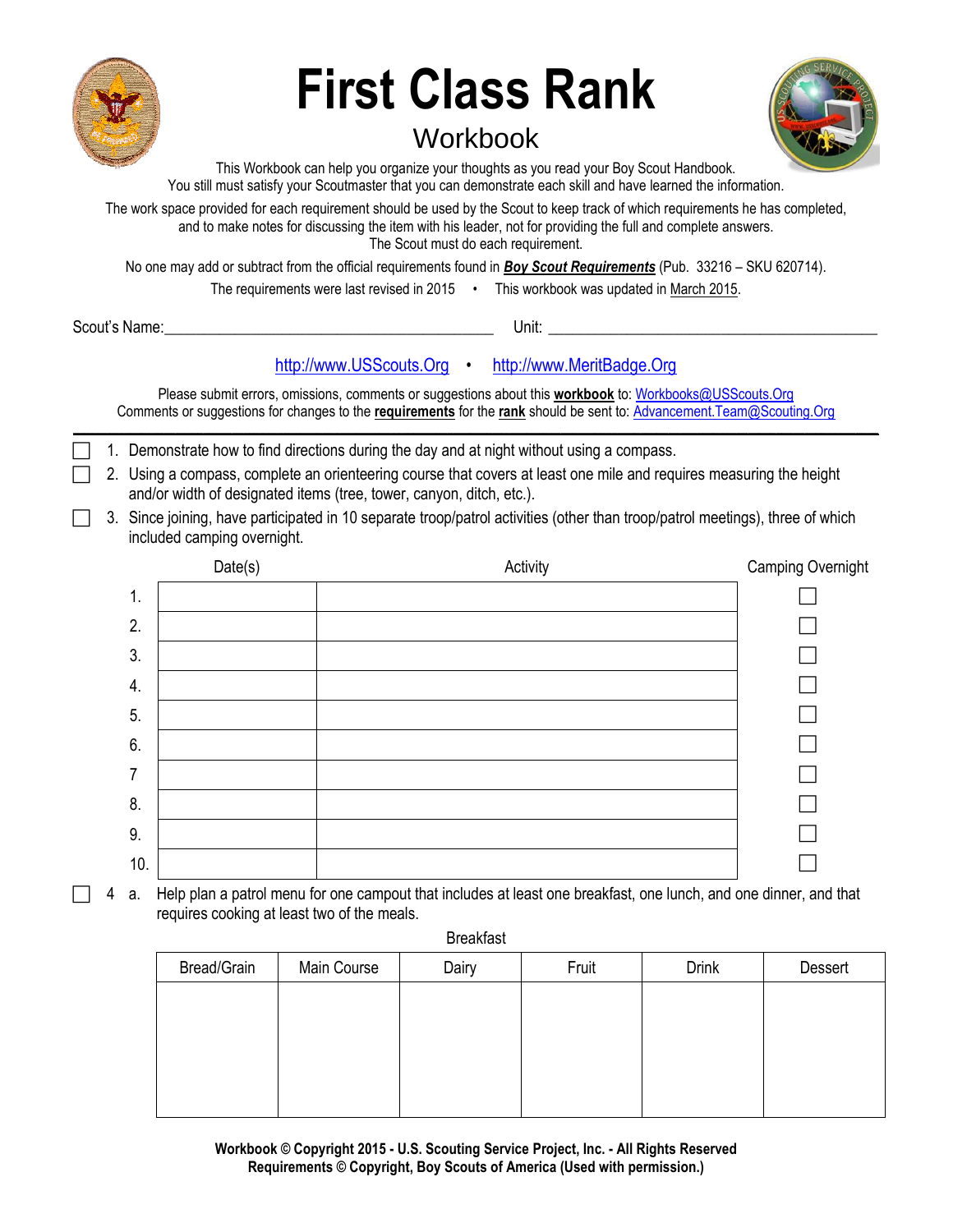### Lunch

| Soup/Salad | Main Course | Vegetable | Fruit | <b>Drink</b> | Dessert |
|------------|-------------|-----------|-------|--------------|---------|
|            |             |           |       |              |         |
|            |             |           |       |              |         |
|            |             |           |       |              |         |
|            |             |           |       |              |         |
|            |             |           |       |              |         |

Dinner

| Soup/Salad | Main Course | Vegetable | Vegetable | <b>Drink</b> | Dessert |
|------------|-------------|-----------|-----------|--------------|---------|
|            |             |           |           |              |         |
|            |             |           |           |              |         |
|            |             |           |           |              |         |
|            |             |           |           |              |         |
|            |             |           |           |              |         |

Tell how the menu includes the foods from the MyPlate food guide or the current USDA nutrition model and meets nutritional needs.

 b. Using the menu planned in requirement 4a, make a list showing the cost and food amounts needed to feed three or more boys and secure the ingredients.

| Food | Amount | Cost | Food | Amount | Cost |
|------|--------|------|------|--------|------|
|      |        |      |      |        |      |
|      |        |      |      |        |      |
|      |        |      |      |        |      |
|      |        |      |      |        |      |
|      |        |      |      |        |      |
|      |        |      |      |        |      |
|      |        |      |      |        |      |
|      |        |      |      |        |      |
|      |        |      |      |        |      |
|      |        |      |      |        |      |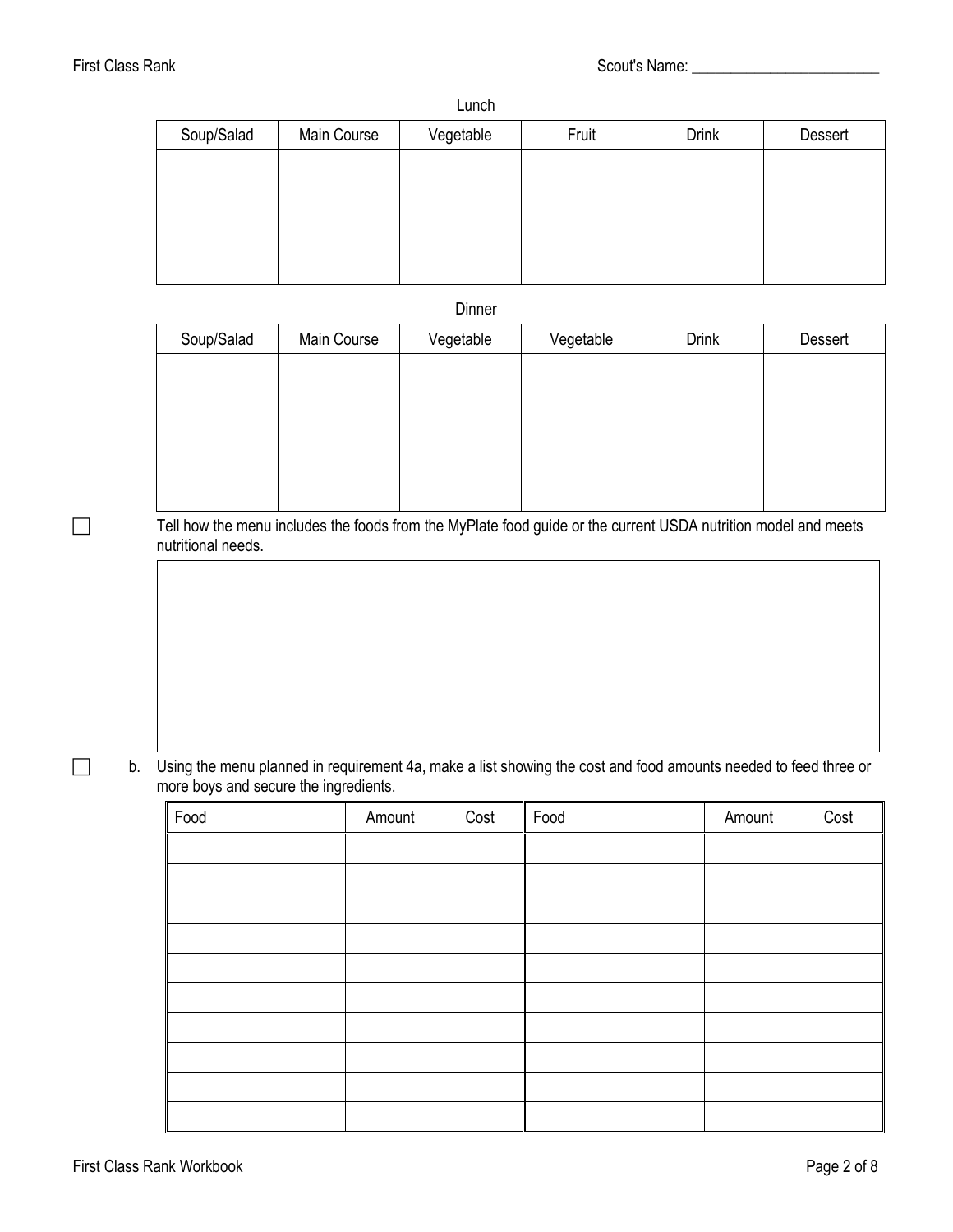|  | C. | Tell which pans, utensils, and other gear will be needed to cook and serve these meals.                                                                    |
|--|----|------------------------------------------------------------------------------------------------------------------------------------------------------------|
|  |    |                                                                                                                                                            |
|  |    |                                                                                                                                                            |
|  |    |                                                                                                                                                            |
|  |    |                                                                                                                                                            |
|  |    |                                                                                                                                                            |
|  | d. | Explain the procedures to follow in the safe handling and storage of fresh meats, dairy products, eggs, vegetables,<br>and other perishable food products. |
|  |    |                                                                                                                                                            |
|  |    |                                                                                                                                                            |
|  |    |                                                                                                                                                            |
|  |    |                                                                                                                                                            |
|  |    |                                                                                                                                                            |
|  |    |                                                                                                                                                            |
|  |    | Tell how to properly dispose of camp garbage, cans, plastic containers, and other rubbish. 0                                                               |
|  |    |                                                                                                                                                            |
|  |    |                                                                                                                                                            |
|  |    |                                                                                                                                                            |
|  |    |                                                                                                                                                            |
|  |    |                                                                                                                                                            |
|  | е. | On one campout, serve as your patrol's cook.                                                                                                               |
|  |    | Supervise your assistant(s) in using a stove or building a cooking fire.                                                                                   |
|  |    | Prepare the breakfast, lunch, and dinner planned in requirement 4a.<br>Lead your patrol in saying grace at the meals and supervise cleanup.                |
|  |    | 5. Visit and discuss with a selected individual approved by your leader (elected official, judge, attorney, civil servant,                                 |
|  |    | principal, teacher) your constitutional rights and obligations as a U.S. citizen.                                                                          |
|  |    |                                                                                                                                                            |
|  |    |                                                                                                                                                            |
|  |    |                                                                                                                                                            |
|  |    |                                                                                                                                                            |
|  |    |                                                                                                                                                            |
|  |    |                                                                                                                                                            |
|  |    |                                                                                                                                                            |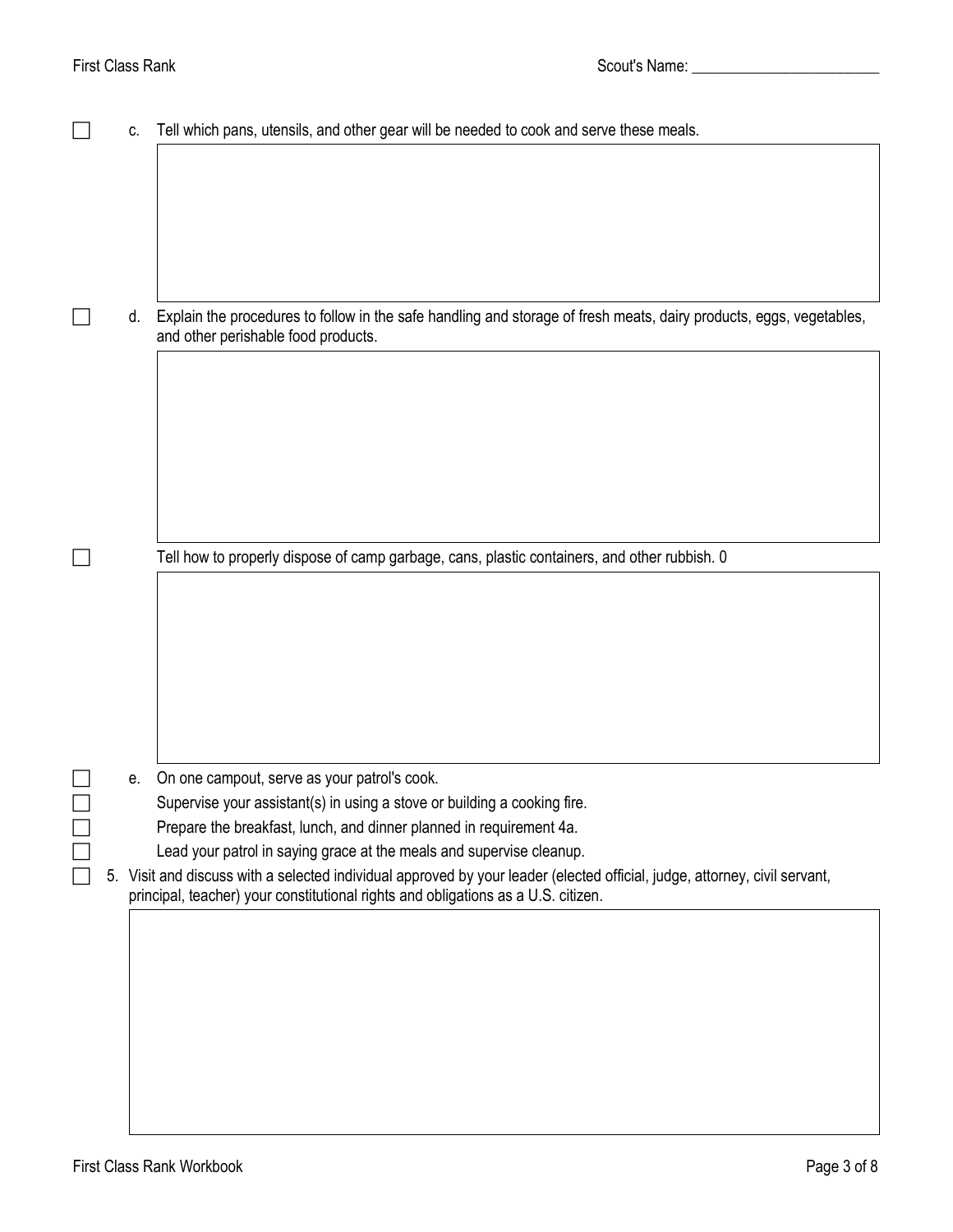# First Class Rank **Scout's Name:** All Scout's Name: All Scout's Name: All Scout's Name: All Scout's Name: All Scout's Name: All Scout's Name: All Scout's Name: All Scout's Name: All Scout's Name: All Scout's Name: All Scout

# 6. Identify or show evidence of at least 10 kinds of native plants found in your community.

|        |   |       | Plant                                                | Evidence                                                                                                         |
|--------|---|-------|------------------------------------------------------|------------------------------------------------------------------------------------------------------------------|
|        |   | 1.    |                                                      |                                                                                                                  |
|        |   | 2.    |                                                      |                                                                                                                  |
|        |   | 3.    |                                                      |                                                                                                                  |
|        |   |       |                                                      |                                                                                                                  |
|        |   | 4.    |                                                      |                                                                                                                  |
|        |   | 5.    |                                                      |                                                                                                                  |
|        |   | 6.    |                                                      |                                                                                                                  |
|        |   | 7.    |                                                      |                                                                                                                  |
|        |   | 8.    |                                                      |                                                                                                                  |
|        |   | 9.    |                                                      |                                                                                                                  |
|        |   | 10.   |                                                      |                                                                                                                  |
|        |   | 7. a. | Discuss when you should and should not use lashings. |                                                                                                                  |
|        |   |       |                                                      |                                                                                                                  |
|        |   |       |                                                      |                                                                                                                  |
|        |   |       |                                                      |                                                                                                                  |
|        |   |       |                                                      |                                                                                                                  |
|        |   |       |                                                      |                                                                                                                  |
|        |   |       |                                                      |                                                                                                                  |
|        |   |       |                                                      | Then demonstrate tying the timber hitch and clove hitch and their use in square, shear, and diagonal lashings by |
|        |   |       | joining two or more poles or staves together.        |                                                                                                                  |
|        |   |       | <b>Timber Hitch</b>                                  |                                                                                                                  |
|        |   |       | Clove Hitch                                          |                                                                                                                  |
|        |   |       | Square Lashing                                       |                                                                                                                  |
|        |   |       | Shear Lashing                                        |                                                                                                                  |
|        |   |       | Diagonal Lashing                                     |                                                                                                                  |
| $\Box$ |   |       | b. Use lashing to make a useful camp gadget.         |                                                                                                                  |
|        |   |       | Gadget:                                              |                                                                                                                  |
|        | 8 | a.    |                                                      | Demonstrate tying the bowline knot and describe several ways it can be used.                                     |
|        |   |       |                                                      |                                                                                                                  |
|        |   |       |                                                      |                                                                                                                  |
|        |   |       |                                                      |                                                                                                                  |
|        |   |       |                                                      |                                                                                                                  |
|        |   |       |                                                      |                                                                                                                  |
|        |   |       |                                                      |                                                                                                                  |
|        |   |       |                                                      |                                                                                                                  |
|        |   |       |                                                      |                                                                                                                  |
|        |   |       |                                                      |                                                                                                                  |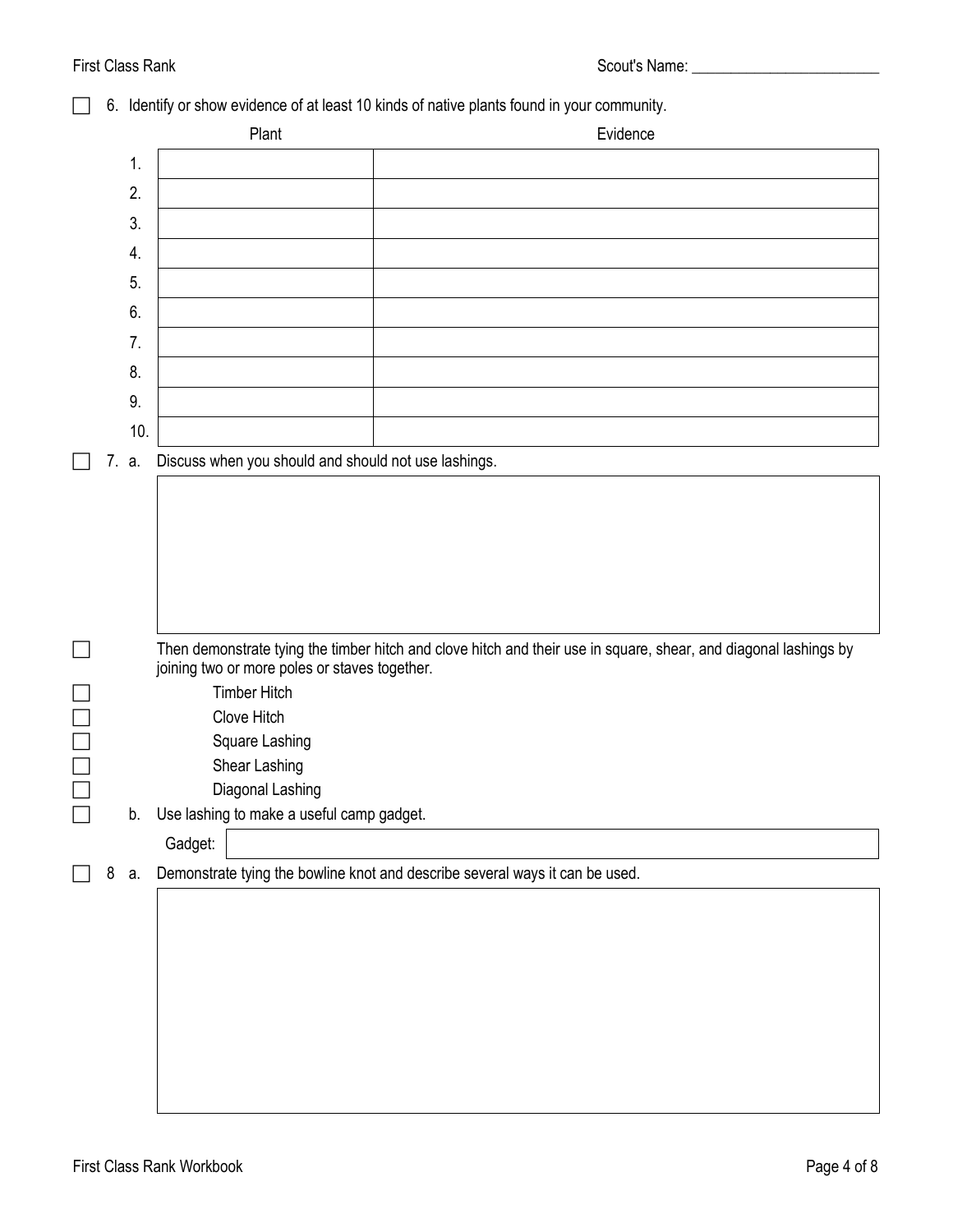First Class Rank **Scout's Name:** All Scout's Name: All Scout's Name: All Scout's Name: All Scout's Name: All Scout's Name: All Scout's Name: All Scout's Name: All Scout's Name: All Scout's Name: All Scout's Name: All Scout

|                          | b. | Demonstrate bandages for a sprained ankle and for injuries on the head, the upper arm, and the collarbone. |
|--------------------------|----|------------------------------------------------------------------------------------------------------------|
|                          |    | <b>Sprained Ankle</b>                                                                                      |
| Ē                        |    | Head Injury                                                                                                |
|                          |    | Upper Arm Injury                                                                                           |
|                          |    | Collarbone Injury                                                                                          |
|                          | C. | Show how to transport by yourself, and with one other person, a person                                     |
|                          |    | From a smoke-filled room<br>$\bullet$                                                                      |
|                          |    | With a sprained ankle, for at least 25 yards<br>$\bullet$                                                  |
| Ē                        | d. | Tell the five most common signs of a heart attack.                                                         |
|                          |    | 1.                                                                                                         |
|                          |    | 2.                                                                                                         |
|                          |    | 3.                                                                                                         |
|                          |    | 4.                                                                                                         |
|                          |    | 5.                                                                                                         |
|                          |    | Explain the steps (procedures) in cardiopulmonary resuscitation (CPR).                                     |
|                          |    |                                                                                                            |
|                          |    |                                                                                                            |
|                          |    |                                                                                                            |
|                          |    |                                                                                                            |
|                          |    |                                                                                                            |
|                          |    |                                                                                                            |
|                          |    |                                                                                                            |
|                          |    |                                                                                                            |
|                          |    |                                                                                                            |
|                          |    |                                                                                                            |
|                          |    |                                                                                                            |
| $\overline{\phantom{a}}$ |    | 9 a. Tell what precautions must be taken for a safe trip afloat.                                           |
|                          |    |                                                                                                            |
|                          |    |                                                                                                            |
|                          |    |                                                                                                            |
|                          |    |                                                                                                            |
|                          |    |                                                                                                            |
|                          |    |                                                                                                            |
|                          |    |                                                                                                            |
|                          |    |                                                                                                            |
|                          |    |                                                                                                            |
|                          |    |                                                                                                            |
|                          |    |                                                                                                            |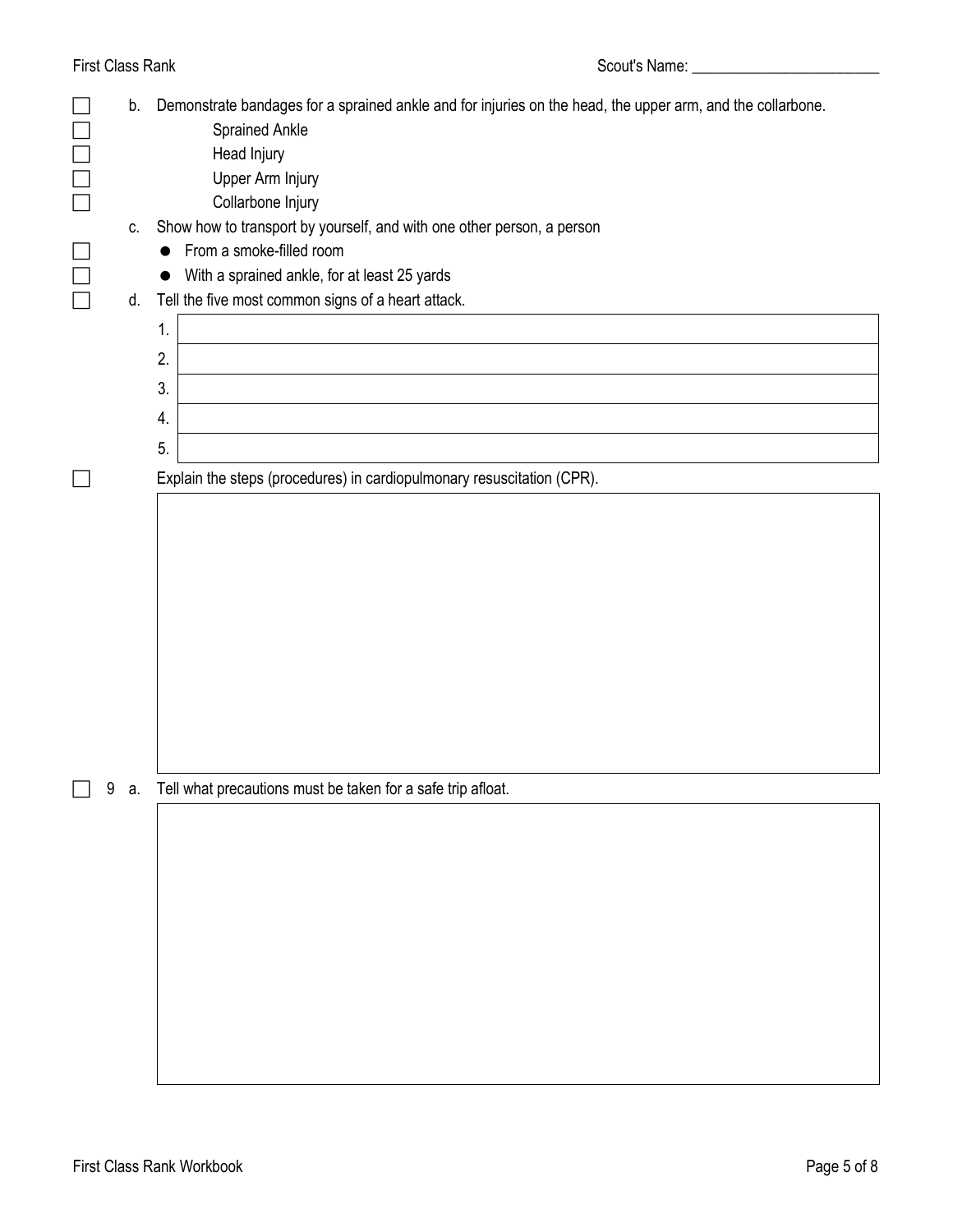| First Class Rank |         | Scout's Name: Scout's Name:                                                                                                                                                                                                                           |
|------------------|---------|-------------------------------------------------------------------------------------------------------------------------------------------------------------------------------------------------------------------------------------------------------|
|                  | b.      | Successfully complete the BSA swimmer test.*<br>* See the Aquatics chapter of the Boy Scout Handbook for details about the BSA swimmer test.<br>(The specific requirements of the test are listed at the end of this workbook.)                       |
|                  | C.      | With a helper and a practice victim, show a line rescue both as tender and as rescuer. (The practice victim should<br>be approximately 30 feet from shore in deep water.)                                                                             |
| 10.              | active. | Tell someone who is eligible to join Boy Scouts, or an inactive Boy Scout, about your troop's activities. Invite him to a<br>troop outing, activity, service project, or meeting. Tell him how to join, or encourage the inactive Boy Scout to become |
|                  |         | 11. Describe the three things you should avoid doing related to use of the Internet.                                                                                                                                                                  |
|                  | 1.      |                                                                                                                                                                                                                                                       |
|                  | 2.      |                                                                                                                                                                                                                                                       |
|                  | 3.      |                                                                                                                                                                                                                                                       |
|                  |         | Describe a cyberbully and how you should respond to one.                                                                                                                                                                                              |
|                  |         |                                                                                                                                                                                                                                                       |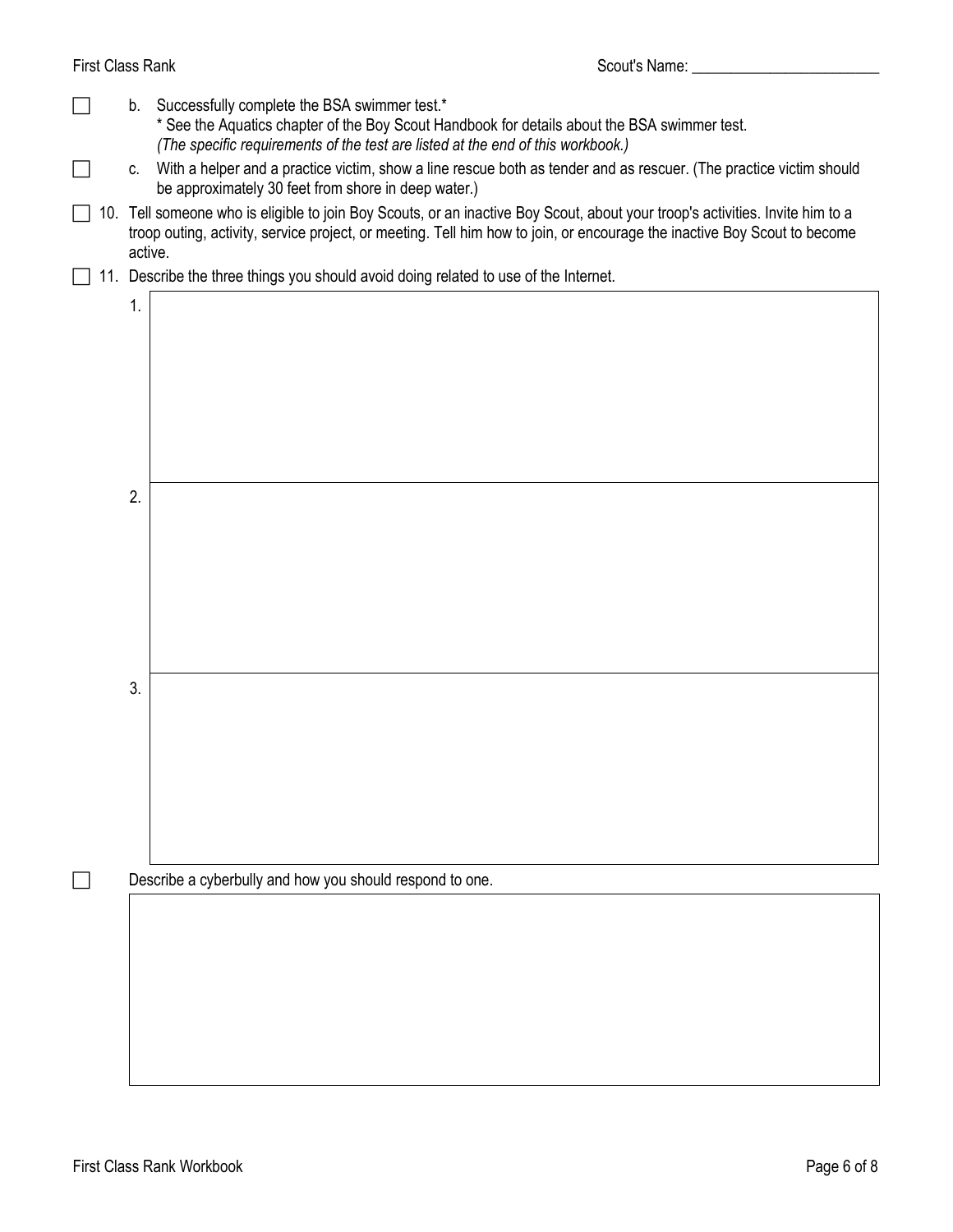- $\Box$  12. Demonstrate [Scout spirit](http://meritbadge.org/wiki/index.php/Scout_spirit) by living the [Scout Oath \(Promise\)](http://meritbadge.org/wiki/index.php/Scout_Oath) and [Scout Law](http://meritbadge.org/wiki/index.php/Scout_Law) in your everyday life.
	- Discuss four specific examples (different from those used in Tenderfoot requirement 13 and Second Class requirement 11) of how you have lived the points of the Scout Law in your daily life.

| 1. |  |
|----|--|
| 2. |  |
| 3. |  |
| 4. |  |
|    |  |

13. Participate in a Scoutmaster conference.

 $\Box$  14. Successfully complete your board of review for the First Class rank.

# *Notes:*

*For Varsity Scouts working on Boy Scout requirements, replace "troop" with "team" and "Scoutmaster" with "Varsity Scout Coach."*

*Alternate Requirements for the First Class rank are available for Scouts with physical or mental disabilities if they meet the criteria listed in the Boy Scout Requirements book. [Click here to learn more](http://usscouts.org/advance/boyscout/bsrankalt.asp), and see the information from the Guide to Advancement at the end of this workbook.*

*The requirements for Tenderfoot, Second Class, and First Class ranks may be worked on simultaneously; however, these ranks must be earned in sequence.*

# *BSA swimmer test:*

*Jump feet first into water over your head in depth, swim 75 yards in a strong manner using one or more of the following strokes: sidestroke, breaststroke, trudgen, or crawl; then swim 25 yards using an easy, resting backstroke. The 100 yards must be swum continuously and include at least one sharp turn. After completing the swim, rest by floating.*

> **Requirement resources can be found here:** [http://www.meritbadge.org/wiki/index.php/First Class Rank/#Requirement resources](http://www.meritbadge.org/wiki/index.php/First_Class_Rank#Requirement_resources)